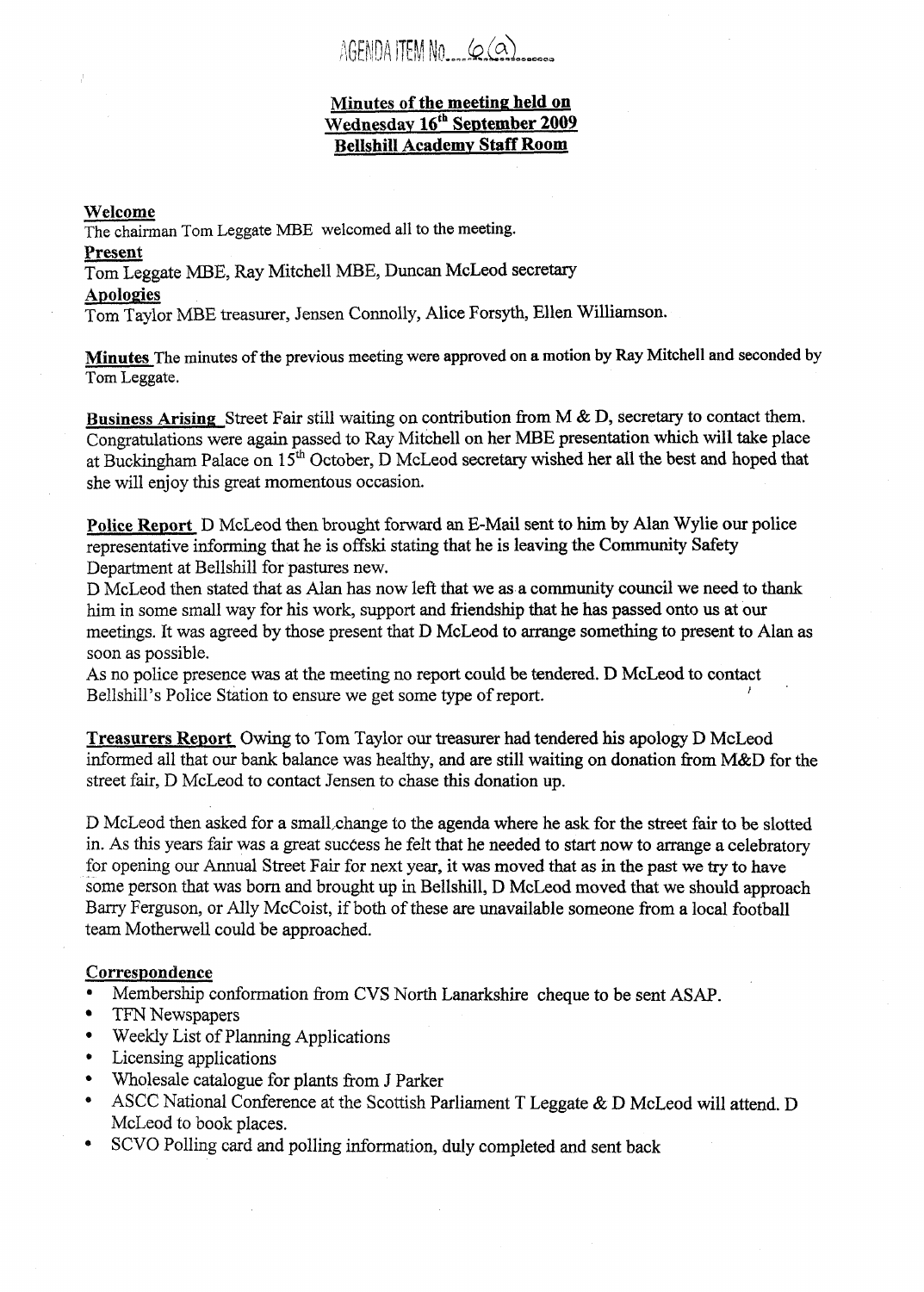- \* SVA Locality Meeting information. D McLeod will attend
- \* Scottish Health Council contacts database form, D McLeod sent back all required information, along with spring issue of Connect magazine.
- **e**  hvitation to 'Perfonnance Report Launch D McLeod replied owing to time received. Replied no one able to attend.
- **e**  Lanarkshire Limited (Supercounty) invite to attend consultation session on Monday 5<sup>th</sup> October, D McLeod has agreed to attend.
- **e**  NLC Introduction of Development Management econsultant information. D McLeod has contacted NLC and agreed to their request.
- **e**  Letter from Imperial Social Club agreeing to supply Remembrance Day marchers with a cup of tea/coffee.
- NLC community Grants Scheme agreeing to forward us **\$500** for assistance with Street Fair.  $\bullet$
- Private letter from Mr Ian Shilliday on the parking adjacent to North Road chemist. D McLeod forwarded this to Alan Wylie as soon as was received, a letter was also sent to Mr Shilliday responding to his request.
- *0*  Letter fro NHS offering a talk for our members on bowel screening. Noted and filed
- $\bullet$ Letter to all community councils from John SWinney thanks for all previous work and hoped for continued support.
- **e**  NLC Letting permit for all our meetings.
- **e**  NLC Administrative Grant for the years workings. D McLeod had contacted the secretary **for**  this grant querying the amount, the explanation given was therefore accepted.
- **e**  Invite from **ASCC** regional meeting to be able to question our MSP's in South Lanarkshire Council offices Tom Taylor has already agreed to attend this meeting.
- *0*  Strathclyde Fire Department with a home visit referral form. Noted and filed.
- **e**  CVS Newsletter along with training & development programme, membership form also sent D McLeod completed and T Taylor treasure to attach cheque and forward,
- SCVO newsletters sent through email and training programme.
- **e**  Letter from TG Bradshaw  $&$  Co requesting that we do not encroach on the access roadway in front of their building. D McLeod to take note and inform M&D about this request when arranging for next years Street Fair. CVS Newsler<br>
McLeod com<br>
SCVO news<br>
Letter from<br>
front of their<br>
arranging for<br>
AOCB<br>
D McLeod inform<br>
Policy Innovation

# **AOCB**

D McLeod informed the meeting he attended during the holiday recess a meeting arranged **by** Scottish Policy Innovation Forum on 'Scotland's constitutional future' within the Royal Society of Edinburgh. D McLeod stated that he enjoyed the meeting and will **be** pleased to **attend** any other meeting like this.

As this completed all the business of tonight's meeting the secretary moved a vote of thanks to the chairOan until the next meeting.

Next Meeting. The next meeting will be held on Wednesday 21<sup>st</sup> October 2008 in Bellshill Academy staff room.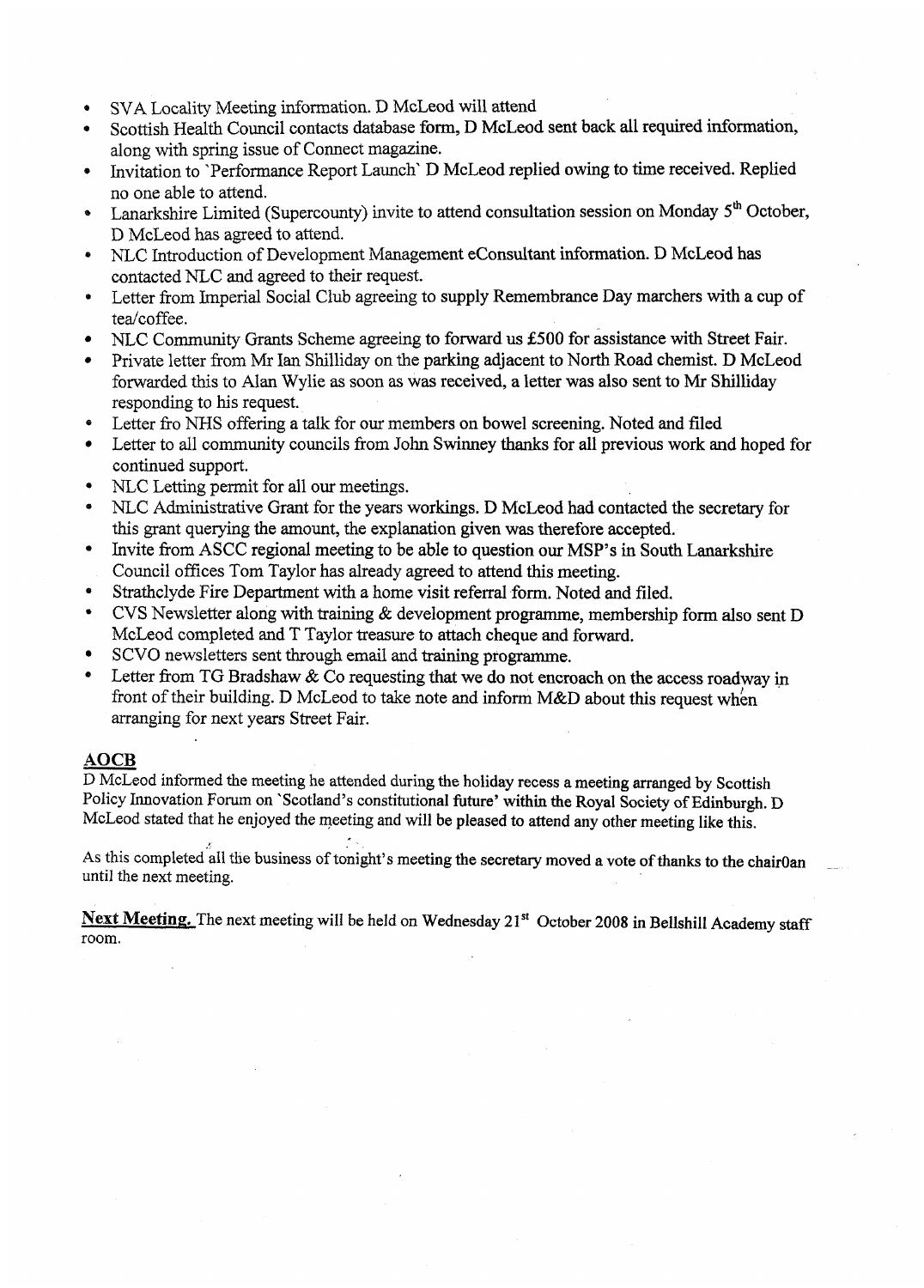1GENDALTEM No  $(0, 0)$ 

# **Minutes of the meeting held on Wednesdav 21" October 2009 Bellshill Academy Staff Room**

# **Welcome**

The vice chair Ellen Williamson welcomed all to the meeting, in **the** absence of the chairman.

# **Present**

Ellen Williamson vice chair, Tom Taylor **MBE treasurer,** Ray Mitchell **MBE, A** Forsyth, Alan Mullholland community police officer, Duncan McLeod secretary

# **Apolomies**

Pat Bannister, Tom Leggate **MBE** 

**Minutes** The minutes **of the preyious meeting** were approved on a **motion by** Ray **Mitchell** unfortunately members present could not second these **minutes** but **they** will be **formally seconded** at next **months meeting.** 

**Business Arising** Congratulations were again passed to Ray Mitchell on her **MBE** presentation which will took place at Buckingham Palace on 15<sup>th</sup> October, D McLeod secretary stated that she was mentioned within the Bellshill Speaker and the community council wished her a hearty congratulations.

D. McLeod secretary then introduced **PC Alan** Mullholland from the community policing office welcoming him **as he has** now taken over **fiom** *Alan* Wylie **who** has left **and now is working within**  Motherwell **as** acting sergeant, the members wished him well in his new position. It was **asked** if he could be asked to attend a future meeting to actually **thank** bim personally for **his** assistance over the last number **of** years **D.** McLeod **to** contact him for a future meeting.

# **Police Report** Attached in writing,

**Treasurers Report** Tom Taylor our treasurer informed that our bank balance was healthy, and all bills have been paid

**Remembrance Day Service**  D McLeod stated that **all** has **been** arranged with Rev Apes Moore conducting the service and it is hopped that a good turn **out** of people will support this service.

# **Correspondence**

- Membership conformation from **CVS** North Lanarkshire cheque to be sent ASAP.
- \* TFN Newspapers
- Weekly List of Planning Applications  $\bullet$
- NLC consultation questionnaire for both secretary and chairman D. McLeod to complete and forward
- NLC Winter Maintenance Policy & Procedures Document 2009/20 **10**
- NLC learning & leisure services informing us of our letting agreements for the **staff** room at Bellshill Academy until June 2010.
- NLC informing of forthcoming ASCC conference within the Scottish Parliament, T Leggate and D McLeod have agreed to attend. D McLeod to contact the **ASCC** to finalise details.
- **•** NLC informing us of the changes to Gardenside Lane, Bellshill. D Melcod informed the ECOUNCIL members that this letter was addressed to the Bellshill & District Community Relations to the ICES secretaries home address, he stated that he would contact the department involved incase this communications need to be redirected.

 $-2$  NOV 2003

|  | Central   Design | 된다 | , ଉଠୁ ଅ | - ലക്ക |
|--|------------------|----|---------|--------|
|  |                  |    |         |        |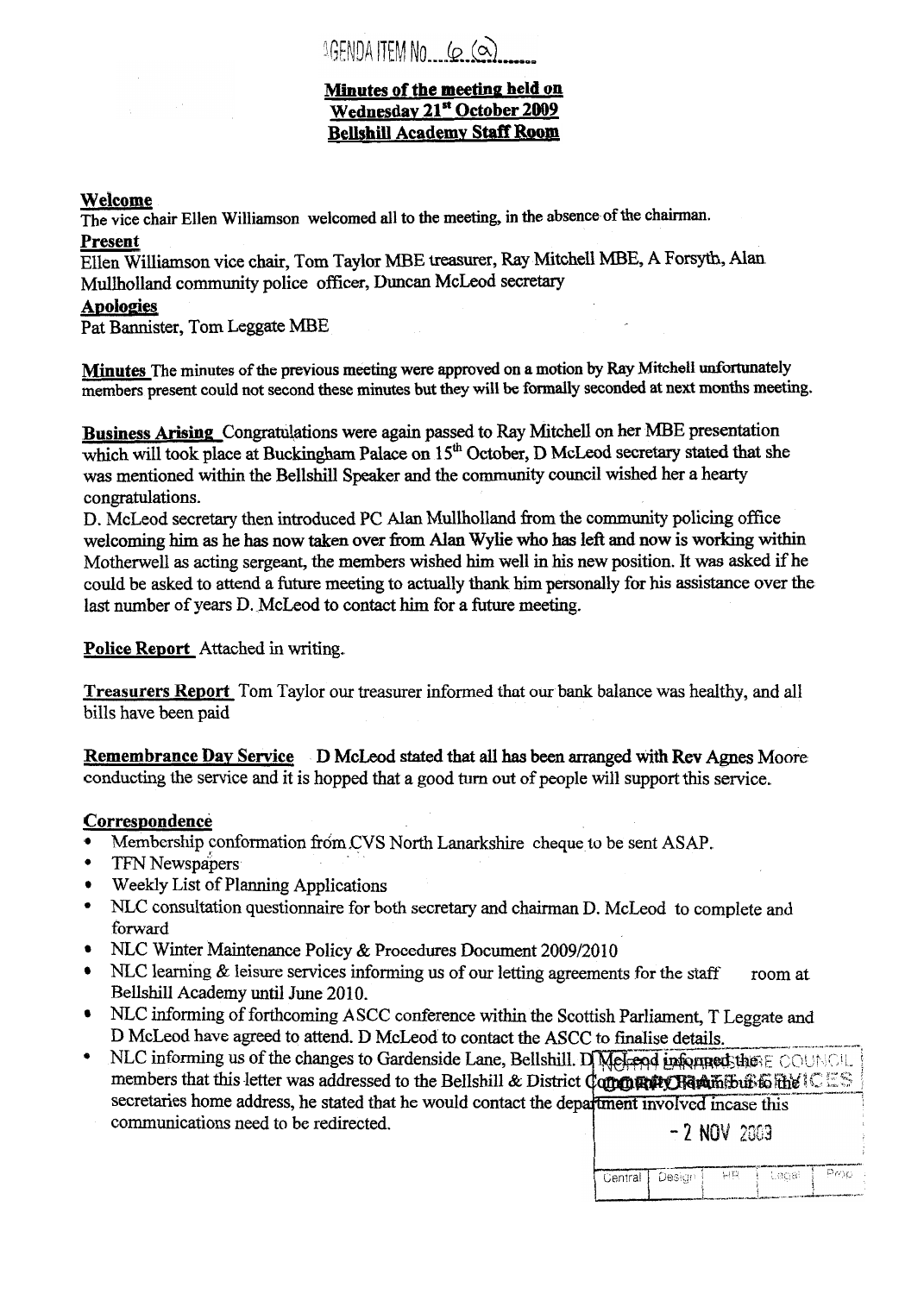- NLC **Morming** all community council secretaries changes in *sconish* Planning Systems  $\bullet$
- **Letter** fiom Lanarkshire **Limited** inviting Tom Taylor & D McLeod to attend the forthcoming Lanarkshire Supershow, both members have agreed to attend.
- Letter and newsletter **from** Alex Neil **MSP**
- CVS survey questionnaire on **customer** satisfaction.
- Invoice from hey Roads for **road** closure and signage for street fair. Invoice was **agreed** to be paid.
- Letter from SCVO on the Scottish Climate Change Act offering **printing** & design opportunities.
- Letter hm North Lanarkshire **Partnaship** looking for a **Voluntary** Sector Representative. **No**  members interested in this position.
- Flyer and card fiom Autumn Jewels **asking** to be considered for a stall at **any** future fairs.
- Information from STUC along with an application form for attending their conference.
- E-Mail fiorn The Scottish Government on The **Education** Acts 2004 & 2009  $\bullet$
- Flyer from Scottish Parliament on Freedom of Information 2009 conference
- E-Mail about North Lanarkshire **Events** Calendar **informing** us about **our** inserts.
- E-Mails **from SCVO on** sector news . Noted
- Package from ASCC with their journal on the *Community Councillor*, Postal Ballot information, information on the Association for the Protection of Rural Scotland. Fiver from S<br>
E-Mail abou<br>
E-Mails from<br>
Package from<br>
information,<br>
<u>AOCB</u><br>
D McLeod inform<br>
closure of Belvide

**D McLeod informed the meeting of the front page of** *the* **Beilshill Speaker informing all of the impending closure of Belvidere Primary School. D McLeod stated that this issue needs to be closely monitored and he will keep the members abreast of this issue.** 

**As this completed all the business of tonight's meeting the secretary moved a vote of thanks to the chairOan until the next meeting.** 

**Next Meeting.** The next meeting will be held on Wednesday  $18<sup>th</sup>$  November 2009 in Bellshill Academy staff room. **All welcome.**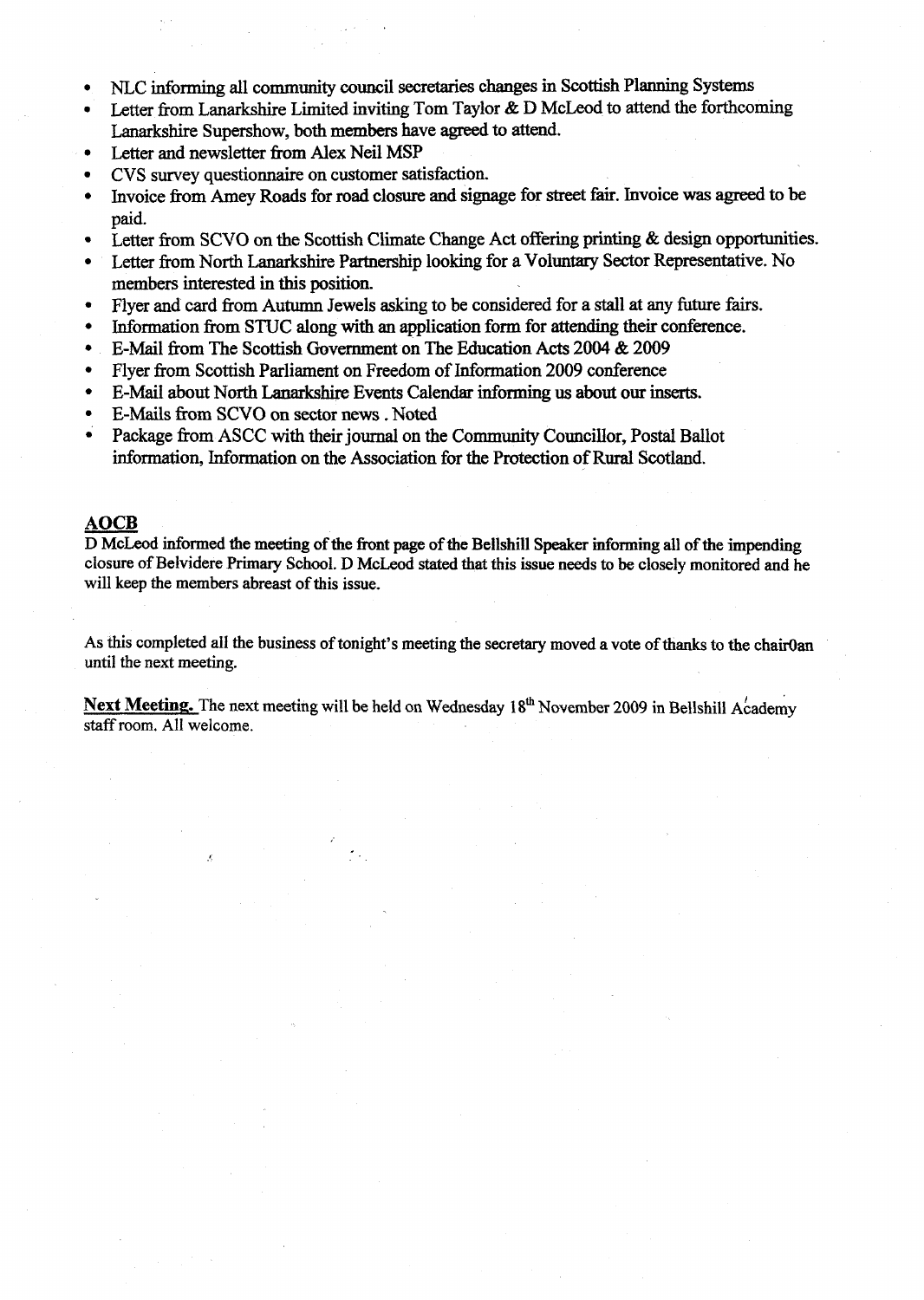

# STRATHCLYDE **POLICE**

**CHIEF CONSTABLE** 

# **Bellshill Community Council Meeting** Stephen House QPM **21st October 2009 Police Report**  NORTH LANARKSHIRE COL **CORPORATE SERVIC**

#### **Drug Offences**

mate of the *CH*<br>
C<sub>CH</sub><br>
C<sub>CH</sub><br>
C<sub>H</sub> **--=-"II\_.\_** - Over the last week officers **fiom North** Lanarkshire Divis attended at dwellings within the Bellshill area

About 2030 on 10/10/09, Police officers attended a dwelling at Orant Grove, Bellshill, and a search under wanrant was conducted by **Officers.** Quantities of **DIAMORPHINE** (Heroine) were discovered at the dwelling **along with money**  associated with the controlled drugs. A 27 year old male, two 25 year old males and a **34** year old Female fiom the Bellshill and Larkhall areas were apprehended in connection with the possession and supplying **of** controlled drugs. They were detained in custody pending appearance at **court.** 

About 11:15 on 16/10/09, Police Officers attended a dwelling at Queens Crescent, New Stevenston were a search under warrant was carried out. Officers' uncovered quantities **of** Amphetamine, diazepam and associated money which **was** also seized *in*  connection with the supply of controlled drugs. A 49 year old male and a **48** year old Female both fiom the New Stevenston area were apprehended in connection with possession of controlled drugs and to the supply same to others, both were detained pending their appearance at court.

## **Initiatives**

#### *Keir Hardie Project*

Over the past month there have been a number of initiatives of note. The Keir Hardie Project was launched on Friday 9<sup>th</sup> October and offers many different activities to children within the centre in Holytown. The activities include Football, Dancing (music), Mixing deck inputs and beauty therapy for the girls. The project is being lead by NLC Gregor Yeoman **of** the Sir **Matt** Busby Centre and other partners include **YMCA, NHS** Lanarkshire and Strathclyde Police. The project has only had *two*  weeks **of** running however it is proving to be popular.

#### *"Alcosafe* "

"Alcosafe" was launched in the Bellshill area where brightly coloured bags have been placed in Nisa, Hamilton Rd, Drinks World, Main St and The SPAR, Mansfield Rd, Bellshill, **Off** Sales. This project was originally piloted in the Viewpark area and proved to be a success in identifying areas of concern in youth under age drinking.

> س<br>بران<br>المصري **INVESTOR IN PROPLE**

working Together - Building safer Communities www.strathclyde.police.uk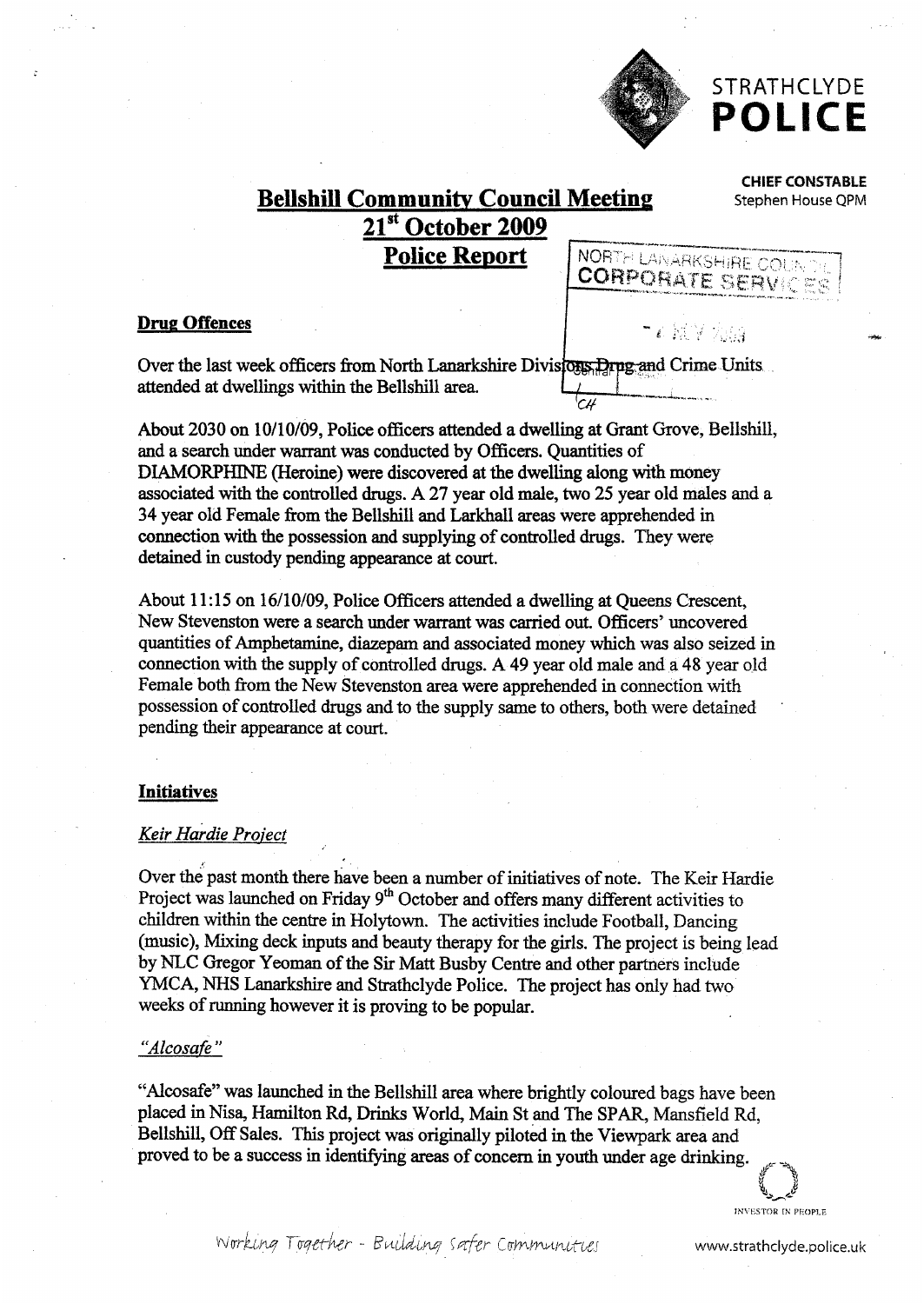The bags advertise a message fiom the Police in relation to under age drinking **and NHS,** Lanarkshire advertise a message in relation to smoking and **how** to stop. **The**  Crime Prevention Panel for Bellshill helped to fund the project and is keen for **the**  initiative to run in all areas of the Sub Division. **Local MSP** Michael McMahon expressed **an interest** in the **project** and attended **a photo shoot** to **show his** support. Chief Inspector McPhail also attended the photo shoot and is **showing a** keen interest **in** the outcome of the initiative. **Mr** McPhail was involved in the Initiative in the Viewpark area and due to its success wanted to bring **it to** Bellshill. He reported good results in identifying bad practices by some Off Sales and highlighted youths purchasing alcohol, or **asking adults** to **purchase alcohol.** 



#### **Fireworks**

On the run **up** to Fireworks **night** a **number of** measures are being put in place **to**  ensure safety throughout the time of the **seasonal** event. Officers **fiom** Bellshill Sub Division have **been** informed of the **premises** that are **licensed** to **sell** Fireworks and have also been given the relevant legislation and procedures involved in the sale of Fireworks. Contact with Trading Standards Officers at North Lanarkshire Council **has** been made and collaborative working will be encouraged to ensure the sale of Fireworks remains a safe practice. Test purchases will be carried out in the coming weeks by North Lanarkshire Council **and** visits by **both** Police and **Trading** Standards Officers will be made. **This** activity will re-enforce storage methods and the legal sale of Fireworks.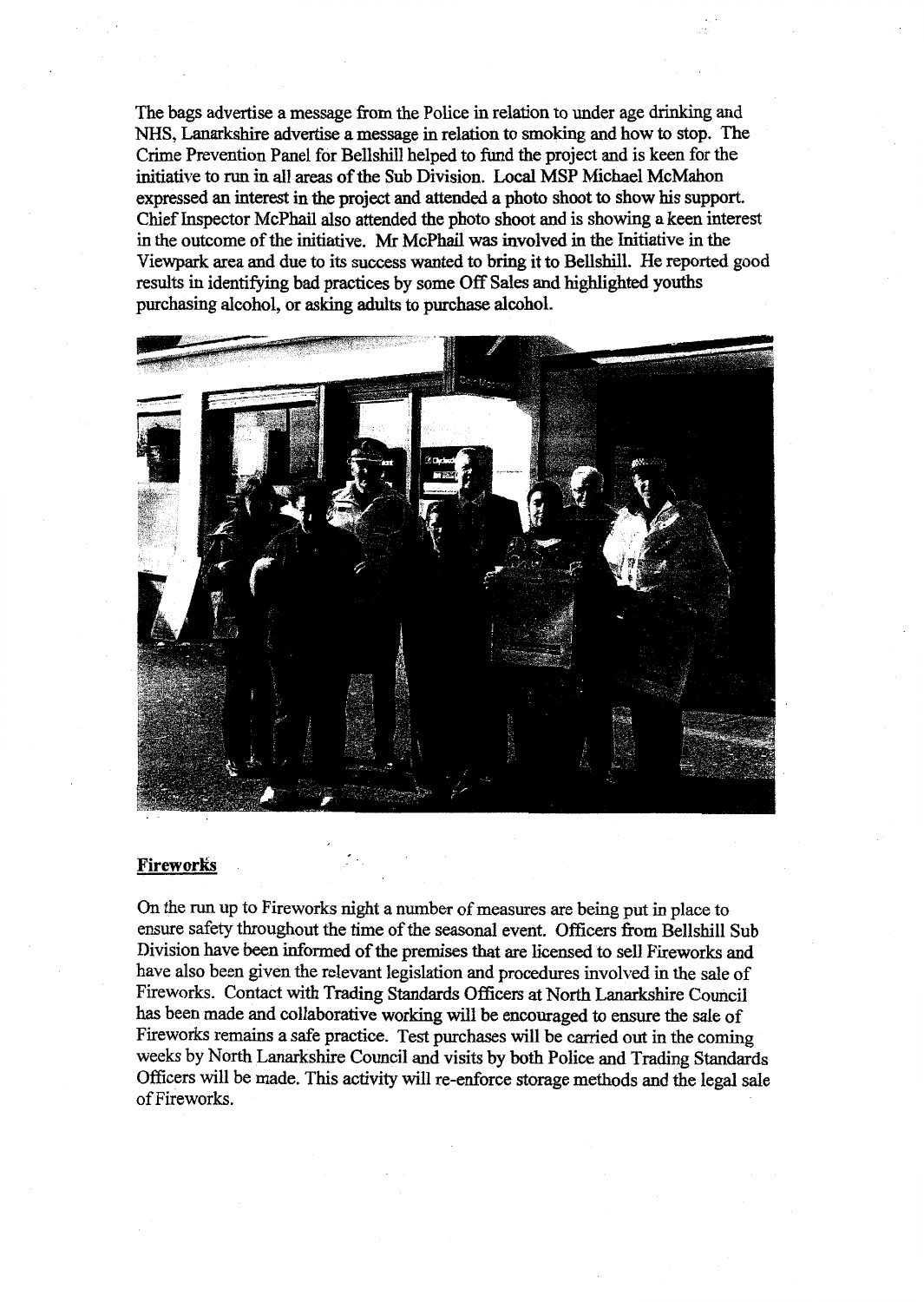# **Youth Disorder Issues**

# *King George 5'Park &"Bing" area*

There **has** been **an** increase in the number **of youth** related incidents within the **King**  George **2"d** Park at Mossend and also The **'Bing' area of** Bellsu. Chief Inspector McPhail, Dep SDO, Bellshill has placed strategic measures in place to quell disorder in these locations. **Extra** Police Officers have **been** patrollimg at **the** locations and other Force resources such **as** the Mounted Branch, Police Helicopter and Support Unit have been requested.

# *Bankhead Avenue, Communiht Rd* & *Orbiston Kennels*

In the past three months or so there had been many incidents of youth disorder related incidents at the above location. **This anti** social behaviour was targeted and robustly Policed by officers within Bellshill Cornunities **Unit,** Shift Personnel, Mounted Police, support Unit and the Force Helicopter. **By** use **of** the Force Helicopter, pictures were taken of the areas **fiom** above and a downlink **CC/TV was** used to pin point individuals of **note. With** direct action taken by Senior Officers **along** with the other Force resources, a positive outcome was gained with a dramatic decrease in disorder at these locations.

# **Offender Management**

# *Domestic incidents*

North Lanarkshire Division places a **high** priority on Domestic related incidents. **As**  such the management of these types of incidents are **being** looked at with a view to prevention and managing offenders. By pro-actively targeting the most prolific offenders, actively visiting them and providing **warnings** and advice in relation to Domestic violence, this has seen **a** reduction in the amount of repeat offender incidents. *I* 

# *Weapons or Violence*

Bellshill.Sub Division is committed to reducing the amount of offending in the area. All incidents are being closely looked at **and** if any offender is arrested or charged with a crime of violence or weapons, there is an immediate letter sent to them advising of Police action in the event of further offending.

# *Youth Parental Alert Letters*

When a youth under the age **of** sixteen is spoken to by a Police **Officer** in **an** area of public concern their details are noted. If the **youth** is not engaging in criminal activity or antisocial behaviour **a** letter is sent to their parent advising them of the location and associated problems in the area where the child was found and of the concerns that their child may end up **becoming** involved in **some** kind **of** criminal activity. This is usually delivered by a Police Officer and the parent/guardian is informed of the circumstances. If the **youth** is found to be committing **an** offence it is dealt with at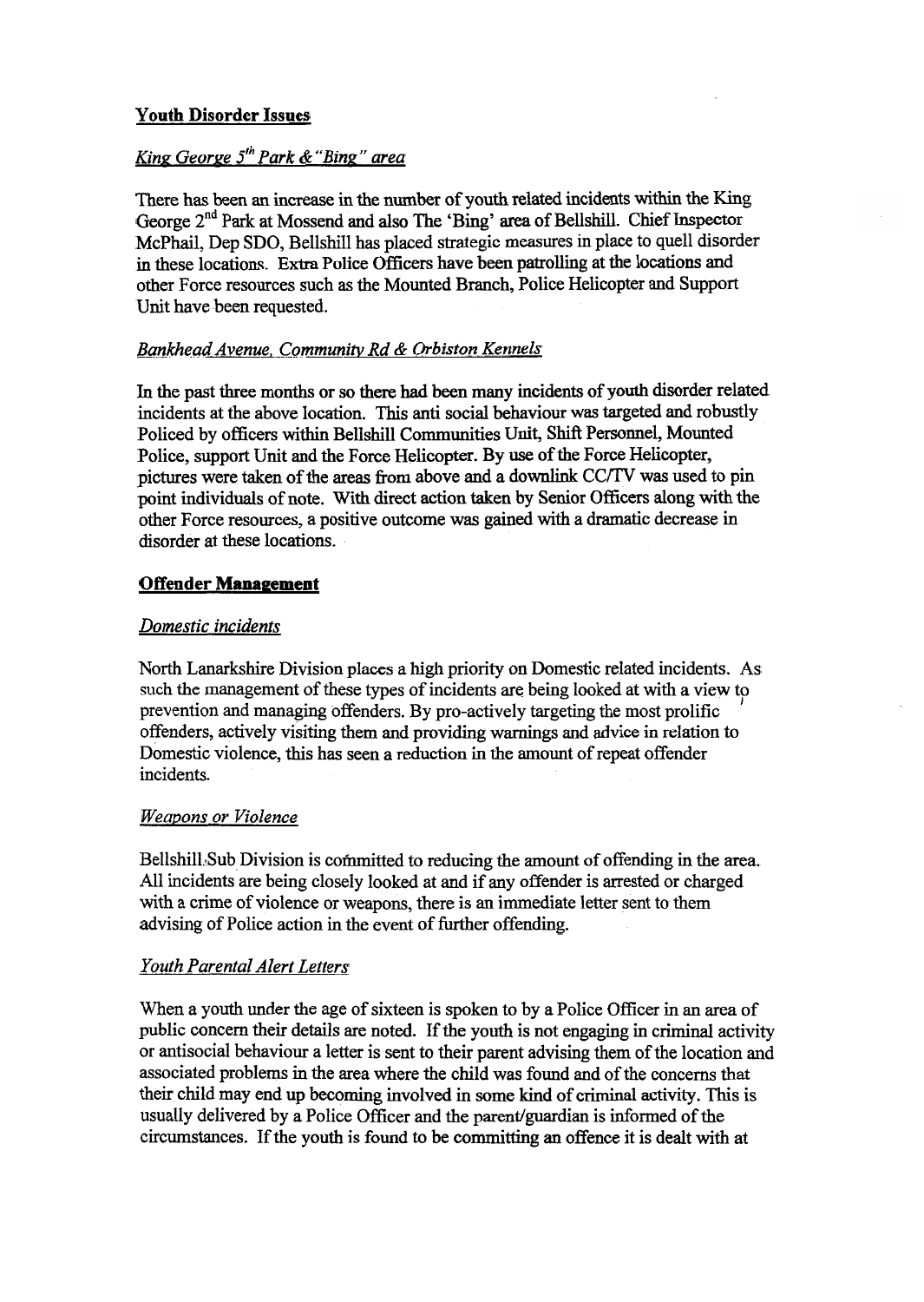**that time by the Officer and they are taken home to** their **paent/guardian and** charged as **appropriate.** 

.<br>2012 - J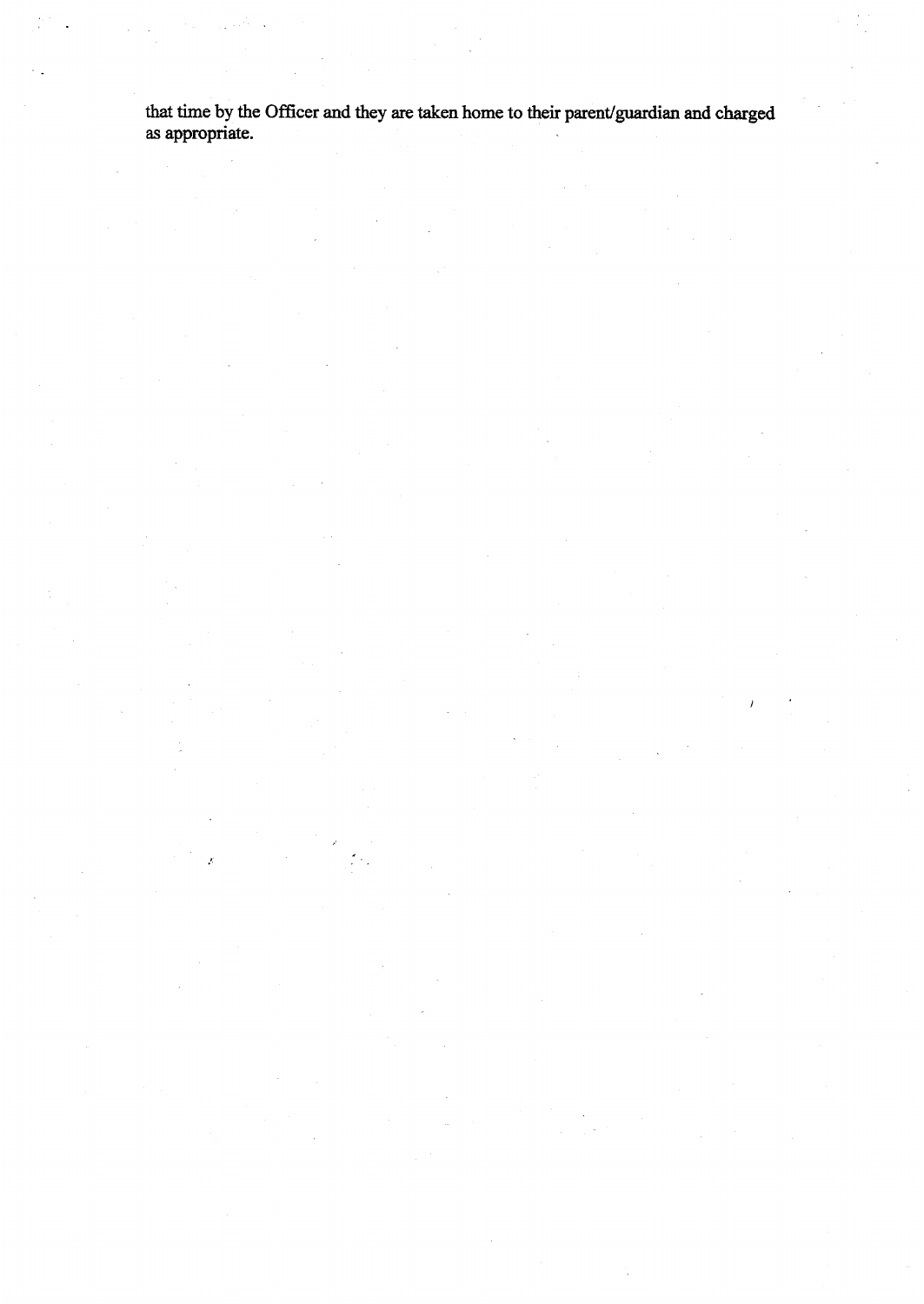# AGENDA ITEM NO. SO (Q)

# **Minutes of the meeting; held on Wednesday 18fh November 2009**

#### **elcsme**

The chairman Tom Leggate MBE welcomed all the meeting.

#### Present

Tom Leggate MBE chairman, Alice Forsyth, Walter Baker, Duncan McLeod secretary. **Apologies** 

Pat Bannister, Alan Mulholland police, Jensen Taylor Connelly, Ellen Williamson vice chair, Tom Tavlor MBE treasurer.

Visitor Alan Wylie formerly community police and safely officer.

**Minutes** The minutes of the previous meeting were approved on a motion by Ray Mitchell MBE seconded by Alice Forsyth.

The minute from September meeting **which** was unable to be formerly secormded owhg to the **lack** of members **was** now seconded **by** Tom Leggate.

Before the business fiom the minute was discussed **he** gave a warm welcome to Man Wylie who was visiting the community council after being moved to Motherwell to advance his career.

Business Arising Duncan McLeod brought forward the issue of Belvidere Primary School stating that there is correspondence to cover this and it will be discussed then.

### **Police Report** None

**Treasurers Report** In the absence of the treasurer D McLeod gave a financial breakdown of what the community council actually has in the bank which was accepted by all present.

Remembrance Day Service D McLeod intimated that once again was a great success Rev Agnes Moore's service was first class thanks should be passed to Salvation Army Band, Bellshill Imperial Flute Band, all uniformed organisations, Girls Brigade, Girl Guides, Brownies, Boys Brigade, Junior Section, Bellshill cadets, Scouts, Orange Institution, Members of the Armed Services and members of the public, MP's, MSP, local councillors, Leader of North Lanarkshire Council, Lord Lieutenants office, Chief Inspector Bellshill Police. Bellshill police officers also need to be thanked for their assistance on the day owing to a fire on John Street which caused the parade to be rerouted. **D** McLeod then stated that the 2 bands, the minister, **and** Imperial Social Club should be thanked for their support annually. D McLeod moved status quo for all and addition of the Imperial Club. This was moved by Alice Forsyth and seconded by Ray Mitchell.

#### Correspondence

- $\bullet$ Membership confornation fiorn **CVS** North Lmabhire cheque **to** be sent **ASAP,**
- TFN Newspapers
- Weekly List of Planning Applications  $\bullet$
- **9**  Zurich insurance policy for renewal. D McLeod to deal with this along with T Taylor. D McLeod stated that he would like permission to talk with ASCC on this insurance before next years renewd date.
- E-Mail from Anne Flood informing us about the Christmas lighting up ceremony.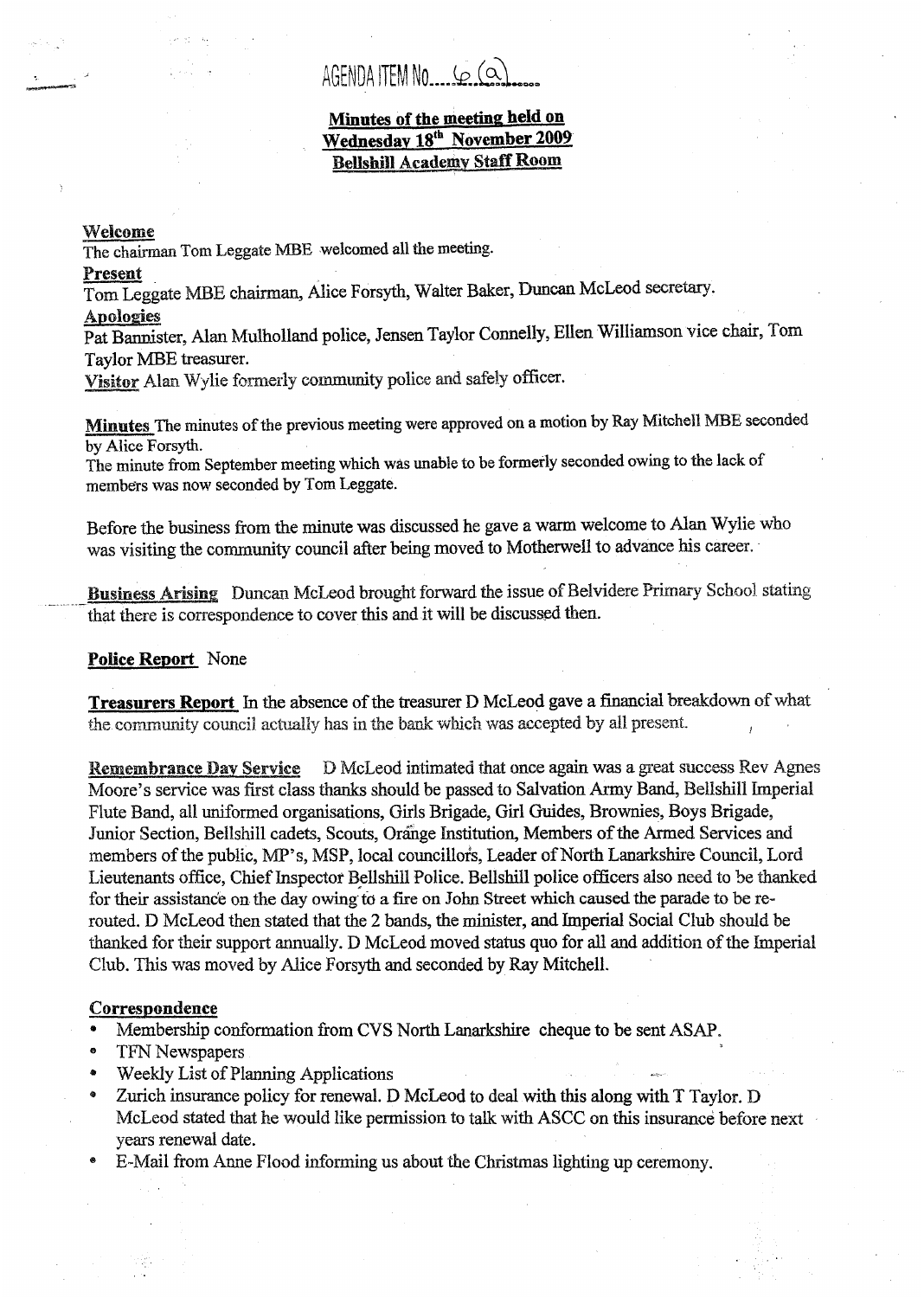- SCVO information on the forth coming AGM.
- Scottish Health Council newsletter.
- *<sup>0</sup>*NLC proposed closure of Belvidere **Primary** School. This piece of correspondence prompted some **serious** discussion where it was muted that this school should not be closed. D McLeod stated that he **has** sent away **an** email on **this** subject it is now up to the parents etc to make sure that this school remains **open.** D McLeod *stated* **that** he **has** *asked* the local councillors **and** MSP, to keep him abreast of **any changes** that **transpires.**  • NLC propose<br>
some serious<br>
stated that he<br>
that this school<br>
to keep him<br>
AOCB<br>
D. McLeod then b<br>
attended in the Sc

D. McLeod then brought forward a report on the ASCC conference that he and the chairman Tom Leggate attended in the Scottish Parliament **as** guests of Kenneth Gibson **MSP.** 

The conference was first class although the lunch **was** very poor for the standards that should have **been**  afforded. The speakers were all naturally good within their **own** subjects. Tom Leggate then brought forward a couple of points that need to be placed in the minute where he *intimated* that community council boundaries should not be the same **as** ward **boundaries,** community c~uncillors **need** to make sure **they** speak on behalf of their **own** communities on any subject **that** is brought to them. It was stated that we should all **try** and get involved in all **aspects** which **are thrown** at us. All community council must have **insuranw** cover which we have. D McLeod then informed the meeting that all correspondence being sent to the secretary should be read in full and that all decisions that are made at **any** meeting **need** to be moved and seconded and recorded for the future.

T Leggate stated that the **report** is lengthy, but the report can be made available to anyone that wishes to see it.

At this point in the meeting Duncan McLeod then stated the main reason for inviting Alan Wylie along where he said that at a previous meeting it was moved that **as** a community council we would like **to**  personally thank Alan for his assistance and friendship that has **been forged between** us over a number of *years, Duncan then asked Tom Leggate to present Alan with a small gift from the community council. Alan* went on to state that he never expected such a lovely gift and **thanked** everyone that was present where he did state it would find a prominent place in his home. D McLeod then took a couple of photographs and stated he would forward some thing to the Bellshill Speaker on this small presentation.

As this completed ail the business of tonight's meeting the secretary moved a vote of thanks to the chairman until the next meeting.

*t* 

Next Meeting. The next meeting will be held on Wednesday 16<sup>th</sup> December 2009 in Bellshill Academy staff room. AI1 welcome.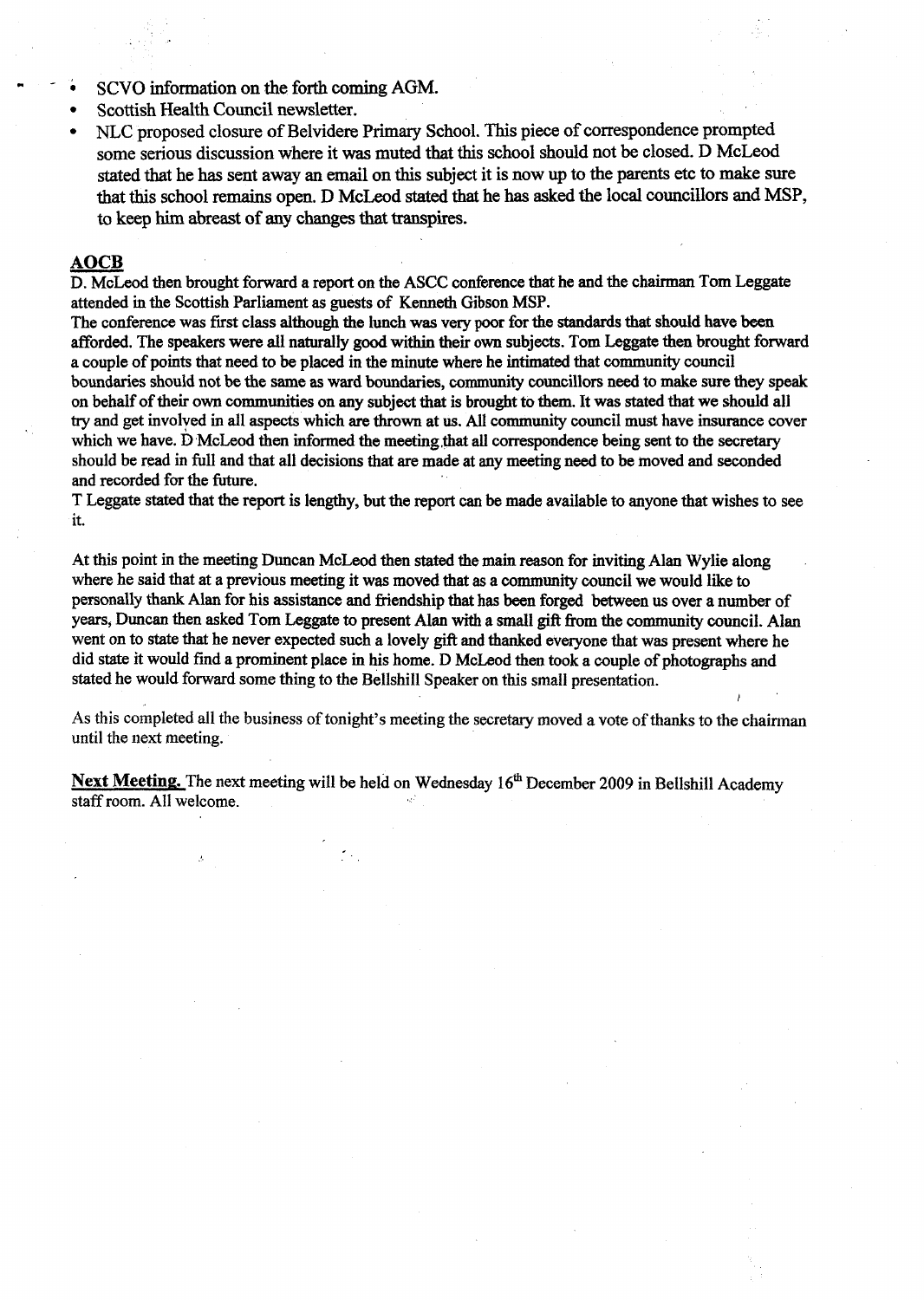AGENDA ITEM No.  $6$  (a)

# Minutes of the meeting held on Wednesday 16th December 2009

Bellshill Academy Staff RobigRTH LANARKSHIRE COUNCIL **CORPORATE SERVICES** 

#### **Welcome**

**3 1 DEC 2003** 

*<sup>I</sup>'* 

# The chairinan Tom **Leggate MBE welcomed** all **the meeting.**

Central Desion Present Tom Leggate MBE chairman, Alice Forsyth, Tom Taylor MBE treasurer, Ellen Williamson vice chair person, Duncan McLeod secretary,

# **Apologies**

Pat **Bannister,** Ray Mitchell

**Minutes The minutes** of **the previous meeting were approved on a motion by Alice** Forsyth **and seconded by** Tom Leggate.

**Business Arising** D McLeod then brought forward to the members from the latest minute from NLC **minutes** where **various issues were included** in **these** minutes where Bellshill Community Council never had forward notification of these issues. D McLeod *stated* **that** he **contacted** *Mr* **John**  O'Hagan Executive Director of Corporate Services. Letter *in* **response** to **my letter was** then **read** out and all points noted. **During** this discussion it **was moved** that **the secretary** should contact John Gaffney to ask for some answers why Bellshill and District Area Forum seems to be notified of issues that should be sent to the Community Council **and are** not. Tom Leggate **stated** that he is **a member and** Willie Foy **OUT previous** secretary **were** members ofthis committee. **D** McLeod **then**  stated that we need more information about this committee and more interaction, between the Community Council and this area committee.

#### Police Report None

**Treasurers Report** Given by Tom Taylor who stated that a number of cheques have been written and are still to be cashed but our bdance is healthy at present.

#### Correspondence

- Membership conformation from CVS North Lanarkshire cheque to be sent ASAP. **P**
- $\bullet$ TFN Newspapers
- *0*  Weekly List of PIamhg **Appfications**
- **a**  Christmas cards from CVS North Lanarkshire, Cllr Harry Curran, Town Centre Initiatives, North Lanarkshire CCTV and North Lanarkshire Shop mobility, and finally from Cllr Harry McGuigan
- **e**  hvite from NLC to **the** Area Parinership meeting in January 20 10.
- **Q**  Application for variation for licensed premises North Road, Bellshill. Contents noted and accepted.
- **e**  Flyer from **[Rekk.co.uk](http://Rekk.co.uk)** on youth shelters, contents notd.
- *0*  **SCVO** annual report and financial statements
- *5*  E-Mails from SCVO contents noted
- *8*  CVS E-bulletin with information on training programme, contents noted.
- *0*  CVS idomiation bulletin for November 2009, **funding** update **pack,** report on fbnding conference, notes **from** *OSCAR,* Infobase briefing, notification of EGM. All points noted.
- **e**  information from Shore Energy on **their new** facility in Coatbridge.